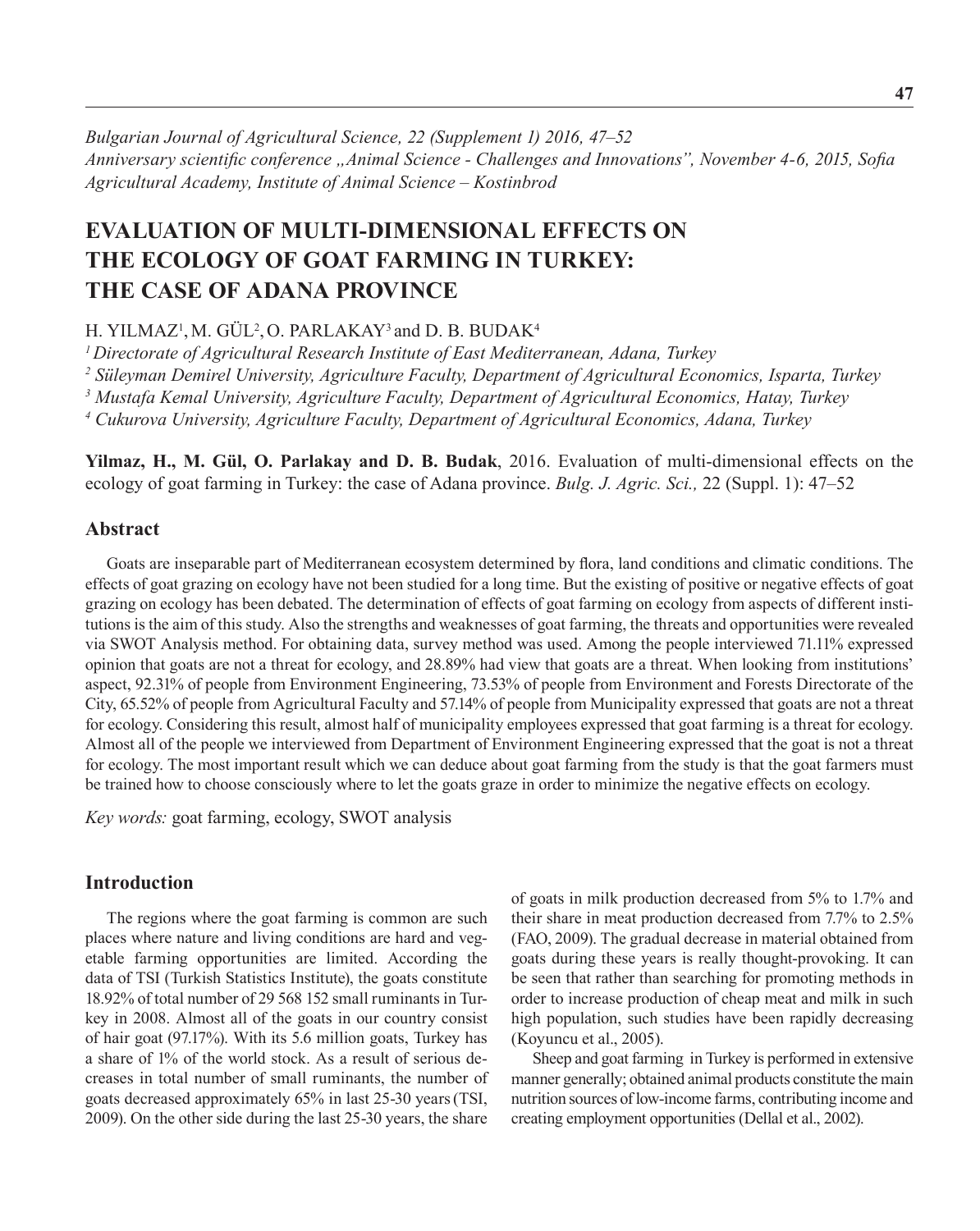Because of flora, land conditions and climatic conditions, goat is the inseparable part of the Mediterranean ecosystem. Especially stony, prone and bumpy ground doesn't allow to raise any other animal expect goat. Goats are very dynamic animals. They can easily move on very vertical shoulders and rocky places. They are better on climbing than other farm animals. Also they are the animals which take advantages of

youngest branches of woody plants such as bush and trees, and thorns. Because of their physical abilities and grazing talents, they are the best on taking advantages of damaged pasture lands (Babalık and Fakir, 2007). Despite of all those positive effects of goats on ecology, the usage of our pasture areas more than 2-3 times of their capacities naturally decreases the efficiencies of our pasture areas. Because of this, people are not content with grazing in those pasture areas and they start to graze in ranges and marquise groves in forests. Also goat owners cut tree branches in order to feed their goats in winters.

Kurtze (1982) analysed the goats' farms in Africa and compared to other production activities and demonstrated their superiority. Panayiotou (1989) determined the economic structure of the sheep and goat farms in Cyprus. Papanagiotou (1991) calculated profitability of goat farming in Greece. Gebremedhin and Gebrelul (1992), examined the small-scale goat farms by the selected three production systems and compared net present value, financial feasibility and payback period scores. Brandano et al (1992) studied the quality and quantity of goat farms production activities in Italy. Deoghare and Bhattachryya (1993) analysed goat farming in some selected areas of India. Darwich (1998) examined the socio-economic structure of small animal production in the Jabel Abdel Aziz of Syria. Dellal (2000) examined economic structures and annual performance of hair goat farms in Antalya province and obtained optimum farm plans under existing production possibilities. She found that the percentage of GPV from hair goat breading was 65.20% in total GPV. Also she found that large farms were more successful than others. Araç (2007) determined the structural characteristics of goat farms in Diyarbakır province. He found that average grazing period in the farms were 107 day/year. He calculated lactation period of the goats and average milk yield were as 4.53 months and 0.8 kg/day, respectively. The author expressed that goat breeding in Diyarbakır region was difficult in farm conditions. Paksoy (2007) analysed economic structure of goat farming in Kahramanmaraş province. He found that large farms were more successful than small ones. Ruiz et al (2009) analysed and proposed improvements for the dairy goat grazing systems in three countries (Spain, France and Italy). They identified the main weaknesses related to feeding management, particularly grazing, and to the goat productivity. They proposed on the nutritional utilization of rangelands and pastures and correct feed supplementation. Özdemir (2009) investigated structural and breeding characteristics and health protection applications of the Angora goat farms. She found that the average Angora goat number in farms was 165.2 head, Angora goat breeding experience of farms were 32.5 years. Author also examined the production systems, the pasture, shelter characteristics, the water resources and labour force. Acar (2010) determined technical and structural characteristic of the Member Enterprises of Isparta Breeding Sheep Goat Association. He found that there were a lot of technical and structural problems of farms such as breeding, nutrition, health management, housing and grazing. Çıtak (2011) calculated that goat breeding gross production value (GPV) was 85.94% of livestock GPV. Goat GPV with 69.22% took the biggest portion of total farm GPV. She determined that large scale goat farms were more successful than small farms.

Goat farming is very important for rural development and economic activity diversity in Taurus Mountains including Adana province. The effects of goat grazing on ecology have been known for a long time. But the existing of positive or negative effects of goat grazing on ecology is debated. That's why; the determination of effects of goat farming on ecology from aspects of different institutions in Adana city is the aim of this study.

#### **Material and Methods**

The main material of this study involves people from different disciplines related to effects of goat farming on ecology. These are academic members of Agriculture Engineering and Environment Engineering departments of Çukurova University, employees of Forest Management and Municipality. For acquiring data, survey method was used. Survey study was conducted in year 2010 and 90 peopled informed about the topic from the institutions were involved by using "Target-based Sampling Method". Because of the belief that they are qualified, the Zoo-technology and landscape architecture departments from Agriculture Faculty of Çukurova University were involved into survey study. Also for municipalities, the engineers working in General Directorate of Parks and Gardens were involved into the survey study. After reviewing the data acquired via surveys, data were analysed by using suitable statistical packet program.

Strengths, weaknesses, opportunities and threats of goat farming were revealed via SWOT analysis method. The data about Strengths, weaknesses, opportunities and threats of goat farming were constructed from survey studies conducted in institutions and studies made earlier on the same topic. The number of studies about goat farming is gradually increasing countrywide.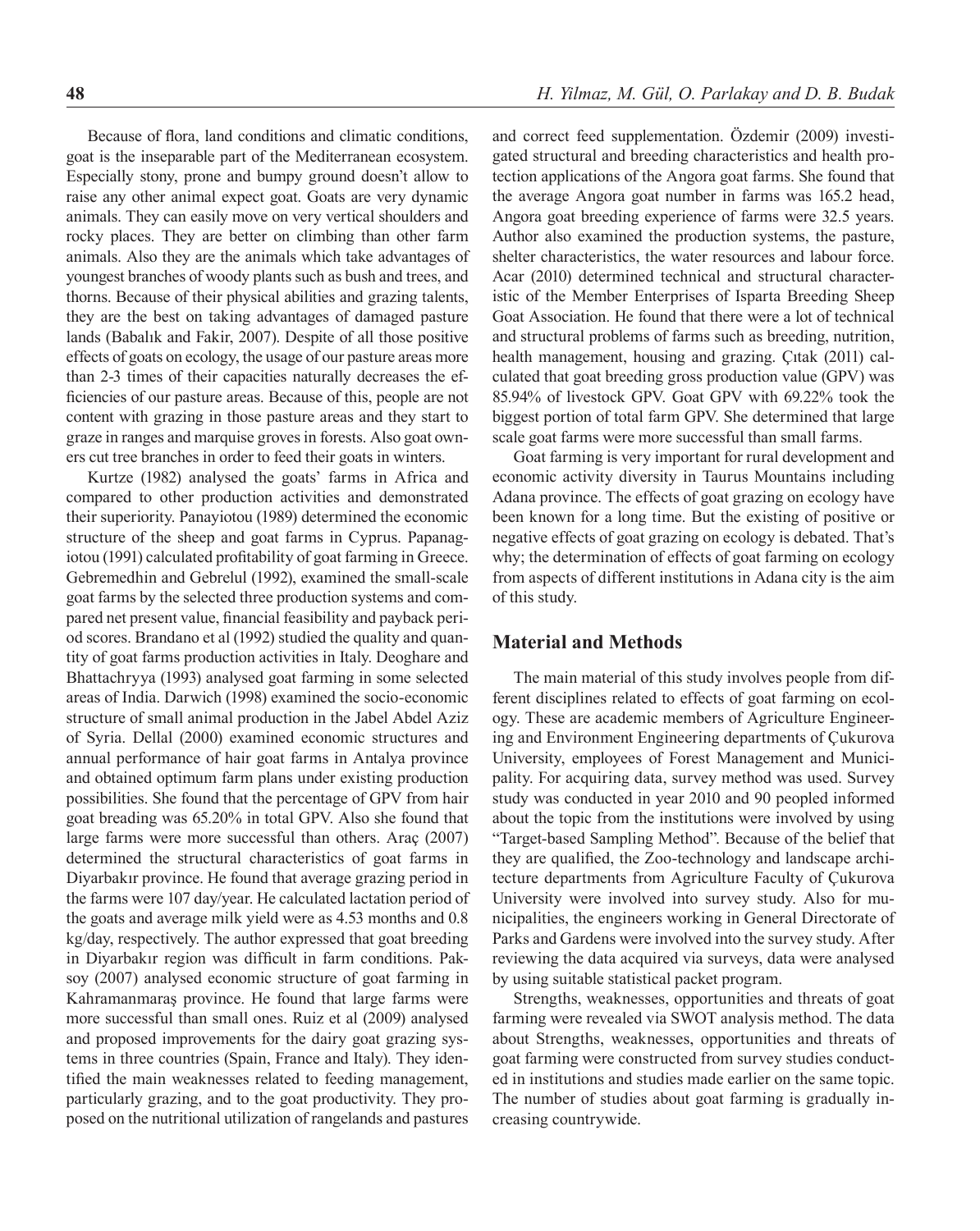SWOT analysis is an analysis which makes inner and outer environment evaluation possible. SWOT is an abridgment consisting of first letters of those words:

S: Strength (it means the determination of superior specifications of organization)

W: Weakness (it means the determination of weak specifications of organization)

O: Opportunity (it means the determination of opportunities which organization has)

T: Threat (it means the determination of threats and dangers which organization faces)(Aktan 1999).

The aim of SWOT analysis is to create strategies which maximizes the profit from strengths and opportunities and minimizes the effects of weaknesses and threats by considering inner and outer factors. SWOT analysis doesn't focus on the fields of opportunities and strengths but it also focuses on weaknesses and possible near threats.

#### **Result and Discussion**

Total 90 people who were interviewed for the survey were from City Environment and Forest Directorate (37.37%), from Agriculture Faculty of Çukurova University (32.22%), from Municipality (15.66%) and from Environment Engineering Department of Çukurova University (14.44%) (Table 1).

The mean age of participating people was 36.51 and 95% of the participants are university or higher graduated. 67.78% of participants were male and 32.22% were female. Considering the positions of participants in their institutions, they are mostly engineers and academic members (Table 2).

The reasons for the similarity of human milk and goat milk were asked to participants and 55.56% pointed the vitamin and mineral content similarity, 35.56% expressed that it is because goats naturally and periodically graze with plants hard-to-reach and 8.89% declared that they have no idea.

#### **Table 1**

#### **The distribution of survey participants according to institutions**

| Institutions                                                           | N  | $\frac{0}{0}$ |
|------------------------------------------------------------------------|----|---------------|
| City Environment and Forest<br>Directorate                             | 34 | 37.78         |
| Agriculture Faculty of<br>Cukurova University                          | 29 | 32.22         |
| Municipality                                                           | 14 | 15.56         |
| <b>Environment Engineering</b><br>Department of Çukurova<br>University | 13 | 14.44         |
| Total                                                                  | 90 | 100.00        |

The question "Do you think that goat is a threat for ecology (environment)?" was asked to participants and 71.11% expressed that goats are not threats for environment and 28.89% said that goats are threat for environment. Considering the institutions; 92.31% of people from Environment Engineering, 73.53% of people from City Environment and Forest Directorate, 65.52% of people from Agriculture Faculty and 57.14% of people from municipality expressed that goats are not threats against ecology. This result showed that, almost half of municipality employees expressed that goat farming is a threat for ecology. But almost all interviewed from Environment Engineering expressed that goats are not threats to ecology (Table 3).

According to the participants expressing that goats are threat against ecology, they stated that uncontrolled goat farming damages some of tree species, causes ecological annihilation and erosion. On the contrary, according to the participants expressing that goats are not threat against ecology, they stated that goats are a ring of the natural balance chain and they have many positive contributions such as plant propagation and fire protection unless uncontrolled grazing is performed.

The evaluation of effects of goats on ecology according to the institutions was explained in Figure 1. Institutions were asked to grade judgment sentences thought to explain goats' effects on ecology clearly. So, the most efficient explaining sentences are as follows; "With training of grazers and goat

#### **Table 2**

#### **Descriptive statistics about participant**

| Sample Size             | 90    |
|-------------------------|-------|
| Age (average)           | 36.51 |
| $\leq$ 30 (%)           | 21.11 |
| 31-40 $(\% )$           | 45.56 |
| $>=1 (%)$               | 33.33 |
| Education Level, %      |       |
| High school             | 3.33  |
| University              | 47.78 |
| Post-Graduate/Doctorate | 47.78 |
| Gender, %               |       |
| Female                  | 32.22 |
| Male                    | 67.78 |
| Position, %             |       |
| Academic Member         | 35.56 |
| Engineer                | 48.89 |
| Officer                 | 10.00 |
| Employee                | 5.56  |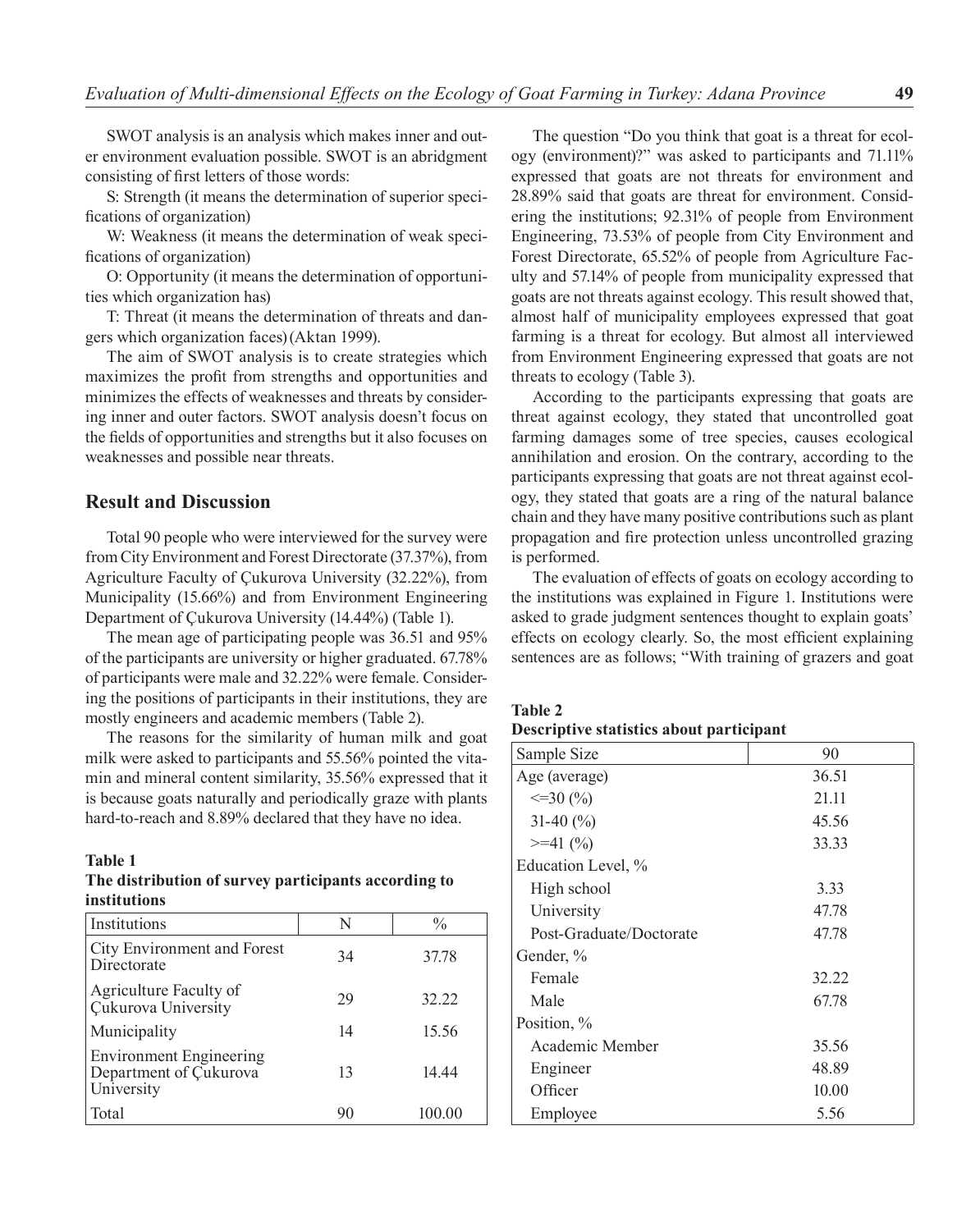# **Table 3**

|  |  |  | The goats' threat position according to representatives of institutions |  |
|--|--|--|-------------------------------------------------------------------------|--|
|--|--|--|-------------------------------------------------------------------------|--|

|                                         | Is goat a threat against ecology? |               |    |               |       |               |
|-----------------------------------------|-----------------------------------|---------------|----|---------------|-------|---------------|
| Institution                             | Yes                               |               | No |               | Total |               |
|                                         |                                   | $\frac{0}{0}$ | N  | $\frac{0}{0}$ | N     | $\frac{0}{0}$ |
| <b>Agriculture Faculty</b>              | 10                                | 34.48         | 19 | 65.52         | 29    | 100.00        |
| City Environment and Forest Directorate |                                   | 26.47         | 25 | 73.53         | 34    | 100.00        |
| Municipality                            |                                   | 42.86         | 8  | 5714          | 14    | 100.00        |
| Environment Engineering Dept.           |                                   | 7.69          | 12 | 92.31         | 13    | 100.00        |
| Total                                   | 26                                | 28.89         | 64 | 71.11         | 90    | 100.00        |



Scale (1: I Agree, 2: I partially agree, 3: I don't agree)

**Fig. 1. The evaluation of effects of goats on ecology according to the institutions (average points)**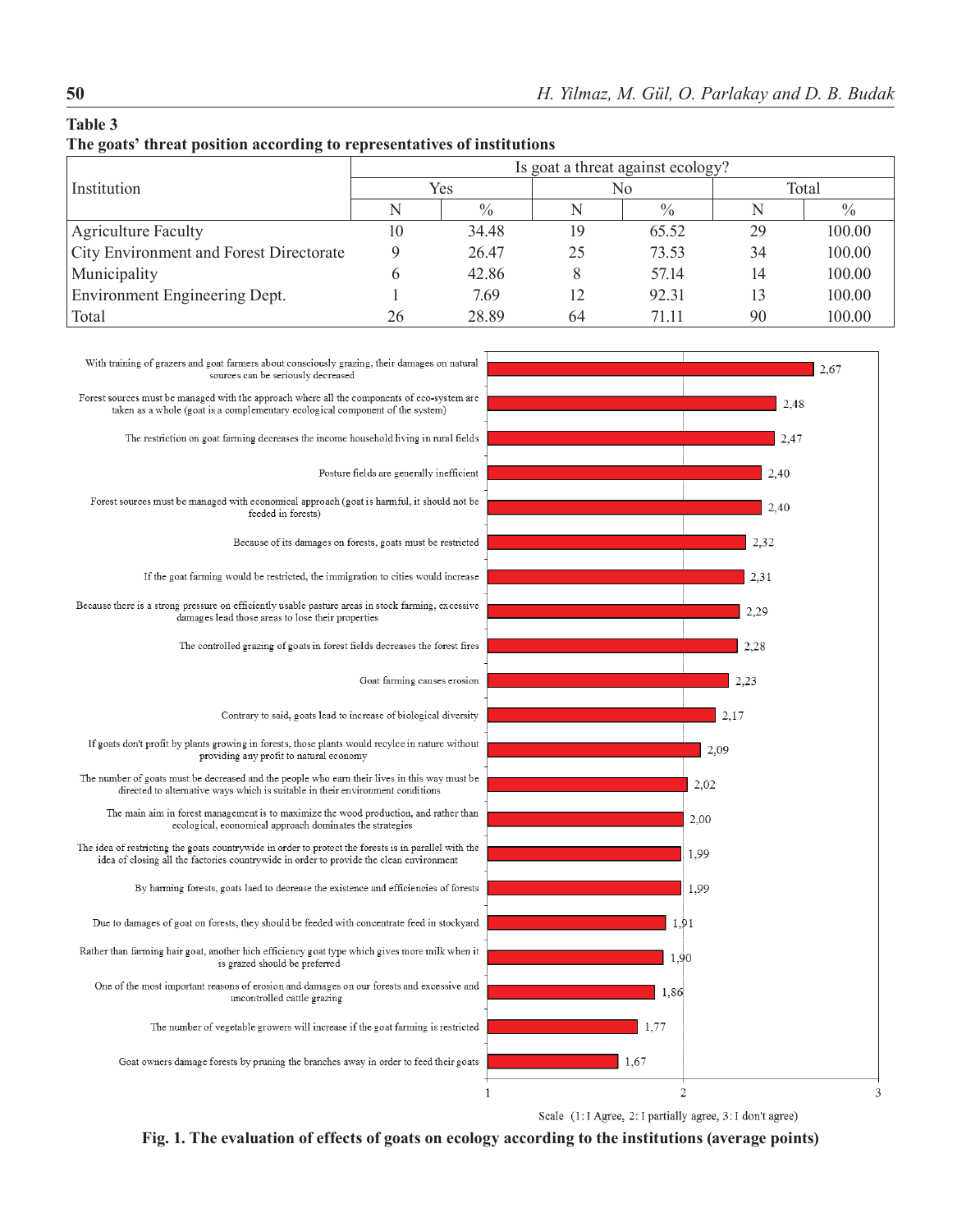farmers about consciously grazing, their damages on natural sources can be seriously decreased", "Forest sources must be managed with the approach where all the components of ecosystem are taken as a whole (goat is a complementary ecological component of the system)", "The restriction on goat farming decreases the income of households living in rural fields".

The least efficient explaining sentences are as follows; "Goat owners damage forests by pruning the branches away in order to feed their goats", "The number of vegetable growers will increase if the goat farming is restricted", "One of the most important reasons of erosion and damages on our forests and excessive and uncontrolled cattle grazing". The most important points we could understand from those sentences are that the negative effects of goats on ecology can be eliminated by farmers' training about grazing, and that the goats are a part of ecosystem, and that the restriction on goat farming decreases the income of households living in rural field and natural lands.

Strengths, weaknesses, opportunities and threats of goat farming were revealed via SWOT Analysis. The data acquired via SWOT Analysis were constituted by combin-

## **Table 4 SWOT results for goat farming**

| <b>STRENGTHS (S)</b>                                                                                                                                                                                                                                                                                                                                                                                                                                                                                                                                                                                                                                                                                                                                                                                                                                                                                                   | <b>WEAKNESSES (W)</b>                                                                                                                                                                                                                                                                                                                                                                                                                                                                                                                                                                                                                                                                                                                                                                                                                |
|------------------------------------------------------------------------------------------------------------------------------------------------------------------------------------------------------------------------------------------------------------------------------------------------------------------------------------------------------------------------------------------------------------------------------------------------------------------------------------------------------------------------------------------------------------------------------------------------------------------------------------------------------------------------------------------------------------------------------------------------------------------------------------------------------------------------------------------------------------------------------------------------------------------------|--------------------------------------------------------------------------------------------------------------------------------------------------------------------------------------------------------------------------------------------------------------------------------------------------------------------------------------------------------------------------------------------------------------------------------------------------------------------------------------------------------------------------------------------------------------------------------------------------------------------------------------------------------------------------------------------------------------------------------------------------------------------------------------------------------------------------------------|
| 1. Improves biological diversity<br>2. Is hundreds-years-old tradition and a culture<br>3. Is a chain in natural balance<br>4. Goat products are very important for community<br>health<br>5. The products obtained from goats contribute on<br>national economy<br>6. Goat products are organically popular<br>7. Goat is not only an economic issue, but it is also a<br>social issue<br>8. Goat milk is the nearest milk to human milk in terms<br>of vitamin and mineral content<br>9. Is the main nutrition and income source for people<br>living especially near forests and mountain villages<br>10. They can take advantages of damaged pasture areas<br>because of their superior physical and grazing talents<br>11. They eat many silages which other animals don't eat,<br>and transform them into animal products<br>12. There is a new structuring hope in goat farming<br>because of relations with EU | 1. Goat milk and products have specific strong smell,<br>2. Some people are sensitive for goat products<br>3. The number of goats have been decreased in last 20<br>years<br>4. Besides technical unorganized site, goat farmers are<br>also an economically unorganized group<br>5. Because goat farmers are generally small scaled<br>companies, they constitute the poorest part of society<br>and stock farmers<br>6. Pasture areas are generally inefficient                                                                                                                                                                                                                                                                                                                                                                    |
| <b>OPPORTUNITIES (O)</b>                                                                                                                                                                                                                                                                                                                                                                                                                                                                                                                                                                                                                                                                                                                                                                                                                                                                                               | <b>THREATS (T)</b>                                                                                                                                                                                                                                                                                                                                                                                                                                                                                                                                                                                                                                                                                                                                                                                                                   |
| 1. Geographic location and geopolitical importance of<br>Adana province<br>2. The increase expectation for demand of goat milk and<br>products<br>3. The pushing power of EU membership process<br>4. They decrease the risk of forest fires by controlled<br>grazing implementations<br>5. Goat farming is very important for rural development<br>and economic activity diversity<br>6. We know that goat milk and products are very beneficial<br>for health<br>7. There is an expectation about selling the goat milk and<br>products in future with high prices<br>8. There is a potential for organic stock farming<br>9. There is a cooperation for solving the problem with<br>socio-economical and scientific approaches                                                                                                                                                                                      | 1. By damaging forests, goats decrease existence and<br>efficiency of forests<br>2. Goat owners damage forests by pruning the branches<br>away in order to feed their goats<br>3. One of the most important reasons of erosion and<br>damages on our forests is excessive and uncontrolled<br>cattle grazing<br>4. If the goat farming would be restricted, the immigration<br>to cities would increase<br>5. The restriction on goat farming decreases the income<br>of households living in rural fields<br>6. Goat farming causes erosion<br>7. There is an organization problem<br>8. The education levels of goat farming and especially<br>grazing are not adequate<br>9. The restriction on goat farming causes ecological and<br>social problems<br>10. The restriction of goat farming causes socio-cultural<br>deformation |